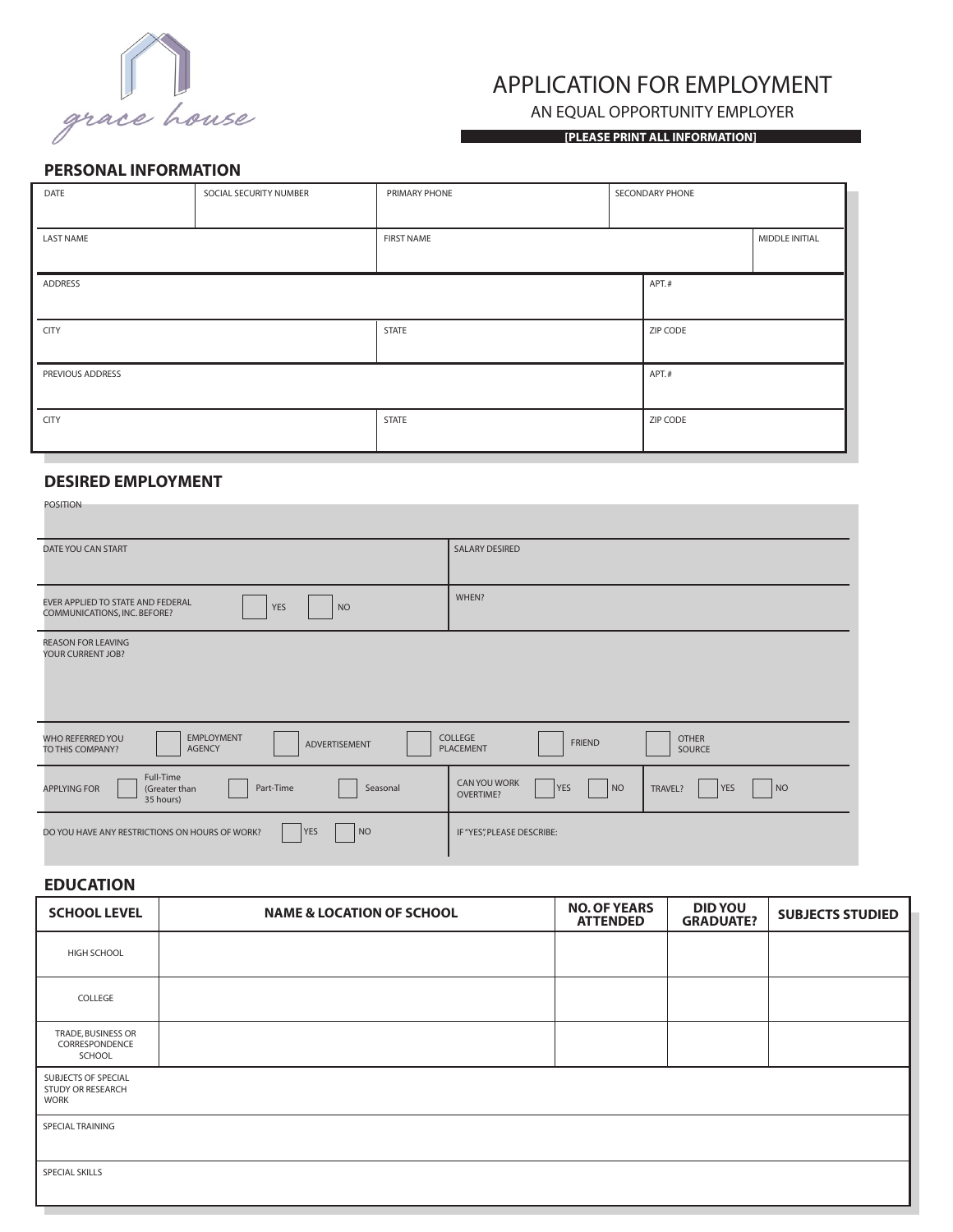## **FORMER EMPLOYERS**

LIST LAST THREE EMPLOYERS, STARTING WITH THE MOST RECENT.

| LIST LAST THREE EMPLOYERS, STARTING WITH THE MOST RECENT.               |                         |                              |                         |                                                           |  |  |
|-------------------------------------------------------------------------|-------------------------|------------------------------|-------------------------|-----------------------------------------------------------|--|--|
| EMPLOYER                                                                |                         |                              |                         |                                                           |  |  |
|                                                                         |                         |                              |                         |                                                           |  |  |
| <b>ADDRESS</b>                                                          |                         |                              |                         |                                                           |  |  |
| CITY                                                                    |                         | STATE                        |                         | ZIP CODE                                                  |  |  |
| STARTING DATE                                                           |                         | <b>LEAVING DATE</b>          |                         | <b>JOB TITLE</b>                                          |  |  |
|                                                                         |                         |                              |                         |                                                           |  |  |
| STARTING<br>SALARY                                                      | ANNUAL<br>HOURLY        | <b>FINAL</b><br>SALARY       | ANNUAL<br><b>HOURLY</b> | MAY WE INQUIRE<br>YES<br><b>NO</b><br>WITH THIS EMPLOYER? |  |  |
| NAME OF<br>SUPERVISOR                                                   |                         | SUPERVISOR'S<br><b>TITLE</b> |                         | SUPERVISOR'S<br>PHONE                                     |  |  |
| <b>DESCRIPTION OF</b><br><b>CURRENT WORK</b><br><b>RESPONSIBILITIES</b> |                         |                              |                         |                                                           |  |  |
| REASON FOR LEAVING?                                                     |                         |                              |                         |                                                           |  |  |
|                                                                         |                         |                              |                         |                                                           |  |  |
|                                                                         |                         |                              |                         |                                                           |  |  |
| <b>EMPLOYER</b>                                                         |                         |                              |                         |                                                           |  |  |
| ADDRESS                                                                 |                         |                              |                         |                                                           |  |  |
| <b>CITY</b>                                                             |                         | <b>STATE</b>                 |                         | ZIP CODE                                                  |  |  |
| <b>STARTING DATE</b>                                                    |                         | <b>LEAVING DATE</b>          |                         | <b>JOB TITLE</b>                                          |  |  |
| STARTING<br>SALARY                                                      | ANNUAL<br><b>HOURLY</b> | FINAL<br>SALARY              | ANNUAL<br><b>HOURLY</b> | MAY WE INQUIRE<br>YES<br><b>NO</b><br>WITH THIS EMPLOYER? |  |  |
| NAME OF<br>SUPERVISOR                                                   |                         | SUPERVISOR'S<br><b>TITLE</b> |                         | SUPERVISOR'S<br>PHONE                                     |  |  |
| <b>DESCRIPTION OF</b><br><b>CURRENT WORK</b><br>RESPONSIBILITIES        |                         |                              |                         |                                                           |  |  |
| REASON FOR LEAVING?                                                     |                         |                              |                         |                                                           |  |  |
|                                                                         |                         |                              |                         |                                                           |  |  |
| EMPLOYER                                                                |                         |                              |                         |                                                           |  |  |
| <b>ADDRESS</b>                                                          |                         |                              |                         |                                                           |  |  |
| <b>CITY</b>                                                             |                         | <b>STATE</b>                 |                         | ZIP CODE                                                  |  |  |
| <b>STARTING DATE</b>                                                    |                         | <b>LEAVING DATE</b>          |                         | <b>JOB TITLE</b>                                          |  |  |
| STARTING<br>SALARY                                                      | ANNUAL<br><b>HOURLY</b> | <b>FINAL</b><br>SALARY       | ANNUAL<br><b>HOURLY</b> | MAY WE INQUIRE<br>YES<br><b>NO</b><br>WITH THIS EMPLOYER? |  |  |
| NAME OF<br>SUPERVISOR                                                   |                         | SUPERVISOR'S<br><b>TITLE</b> |                         | SUPERVISOR'S<br>PHONE                                     |  |  |

| <b>DESCRIPTION OF</b>   |  |
|-------------------------|--|
| <b>CURRENT WORK</b>     |  |
| <b>RESPONSIBILITIES</b> |  |

REASON FOR LEAVING?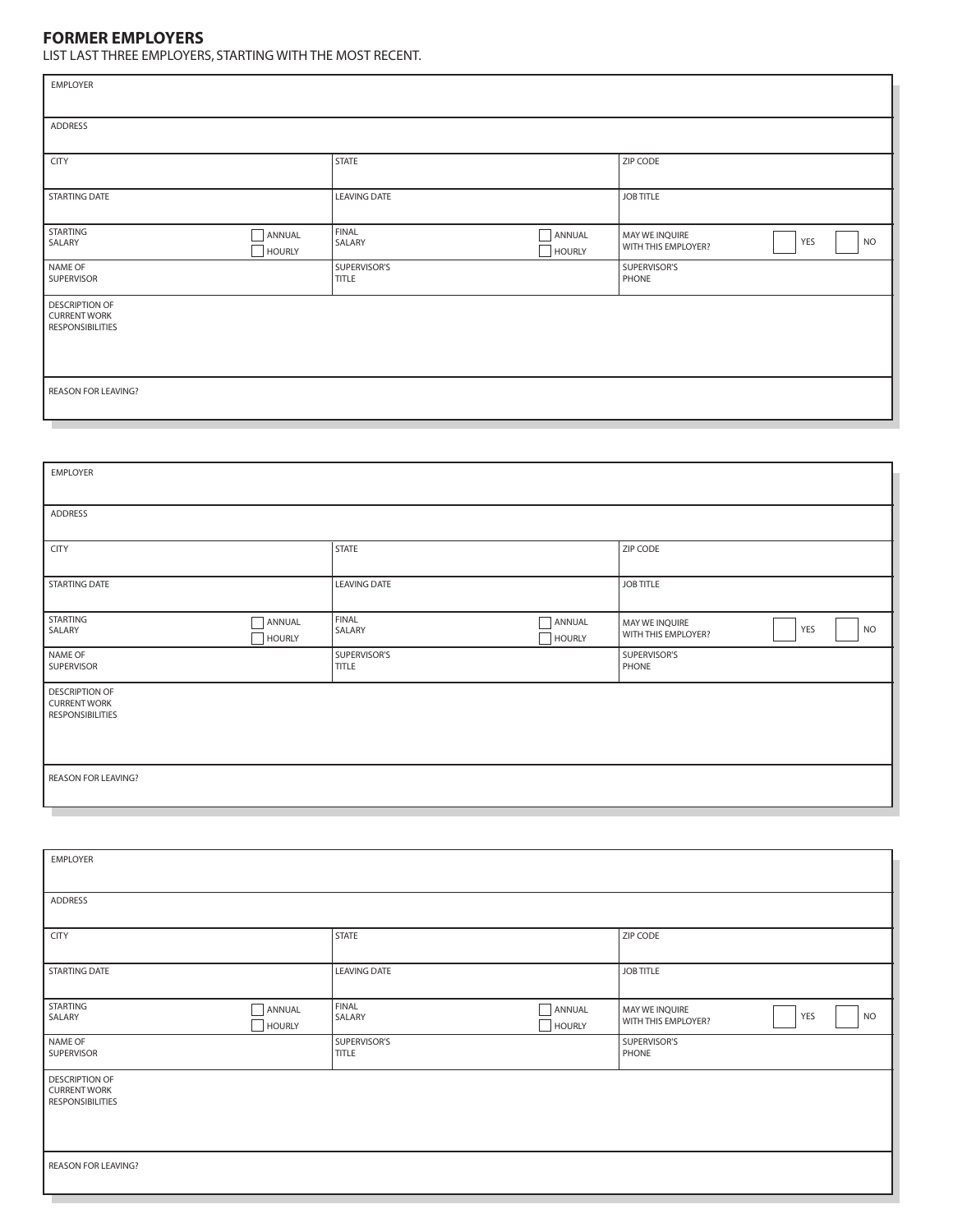#### **REFERENCES**

GIVE THE NAMES OF TWO PROFESSIONAL REFERENCES AND ONE PERSONAL REFERENCE YOU ARE NOT RELATED TO, WHOM YOU HAVE KNOWN AT LEAST ONE YEAR.

#### **PROFESSIONAL REFERENCES**

| NAME    | <b>BUSINESS</b> | PHONE NUMBER |                     |
|---------|-----------------|--------------|---------------------|
|         |                 |              |                     |
| ADDRESS |                 |              | YEARS<br>ACQUAINTED |
| NAME    | <b>BUSINESS</b> | PHONE NUMBER |                     |
| ADDRESS |                 |              | YEARS<br>ACQUAINTED |
|         |                 |              |                     |

#### **PERSONAL REFERENCE**

| NAME    | PHONE NUMBER |                     |
|---------|--------------|---------------------|
| ADDRESS |              | YEARS<br>ACQUAINTED |

### **SERVICE RECORD**

| BRANCH OF<br>SERVICE  |                       |
|-----------------------|-----------------------|
| <b>DISCHARGE RANK</b> | <b>DISCHARGE RANK</b> |
|                       |                       |
|                       |                       |
|                       |                       |
|                       |                       |

#### **FELONY RECORD**

| <b>YES</b><br>N <sub>O</sub><br>HAVE YOU EVER BEEN CONVICTED OF ANY CRIME?                                                                                                                                                                                                                                                                                                                                                                                                                                                               | DATE(S) / NATURE OF OFFENSE |                            |  |  |
|------------------------------------------------------------------------------------------------------------------------------------------------------------------------------------------------------------------------------------------------------------------------------------------------------------------------------------------------------------------------------------------------------------------------------------------------------------------------------------------------------------------------------------------|-----------------------------|----------------------------|--|--|
| HAVE YOU EVER BEEN CONVICTED OF A MISDEMEANOR INVOLVING WEAPONS.<br>THEFT. DISHONESTY OR VIOLENCE OR PARTICIPATED IN A PRE-TRIAL DIVERSION<br>PROGRAM INVOLVING THE SAME?                                                                                                                                                                                                                                                                                                                                                                | YES<br>N <sub>O</sub>       | DATE(S) /NATURE OF OFFENSE |  |  |
| Criminal convictions or arrests will not automatically disqualify an applicant from a particular job. The Company will consider the<br>nature of the crime, its seriousness, the substantial relation to the position's functions and qualifications, the number of occurrences,<br>the applicant's age at the time of the crime, the time elapsed since the crime, the applicant's entire work and educational history,<br>employment references and recommendations, and the business necessity of any exclusion when required by law. |                             |                            |  |  |

### **MISCELLANEOUS**

| <b>YES</b><br>  NO<br>ARE YOU LEGALLY PERMITTED TO WORK IN THE UNITED STATES?                                                                                           |  |
|-------------------------------------------------------------------------------------------------------------------------------------------------------------------------|--|
| ARE YOU ABLE TO PERFORM THE ESSENTIAL DUTIES OF THE POSITION YOU ARE SEEKING WITH OR WITHOUT REASONABLE ACCOMMODATION?<br><b>NO</b><br>YES<br>IF "NO," PLEASE DESCRIBE: |  |
|                                                                                                                                                                         |  |
|                                                                                                                                                                         |  |
|                                                                                                                                                                         |  |

L